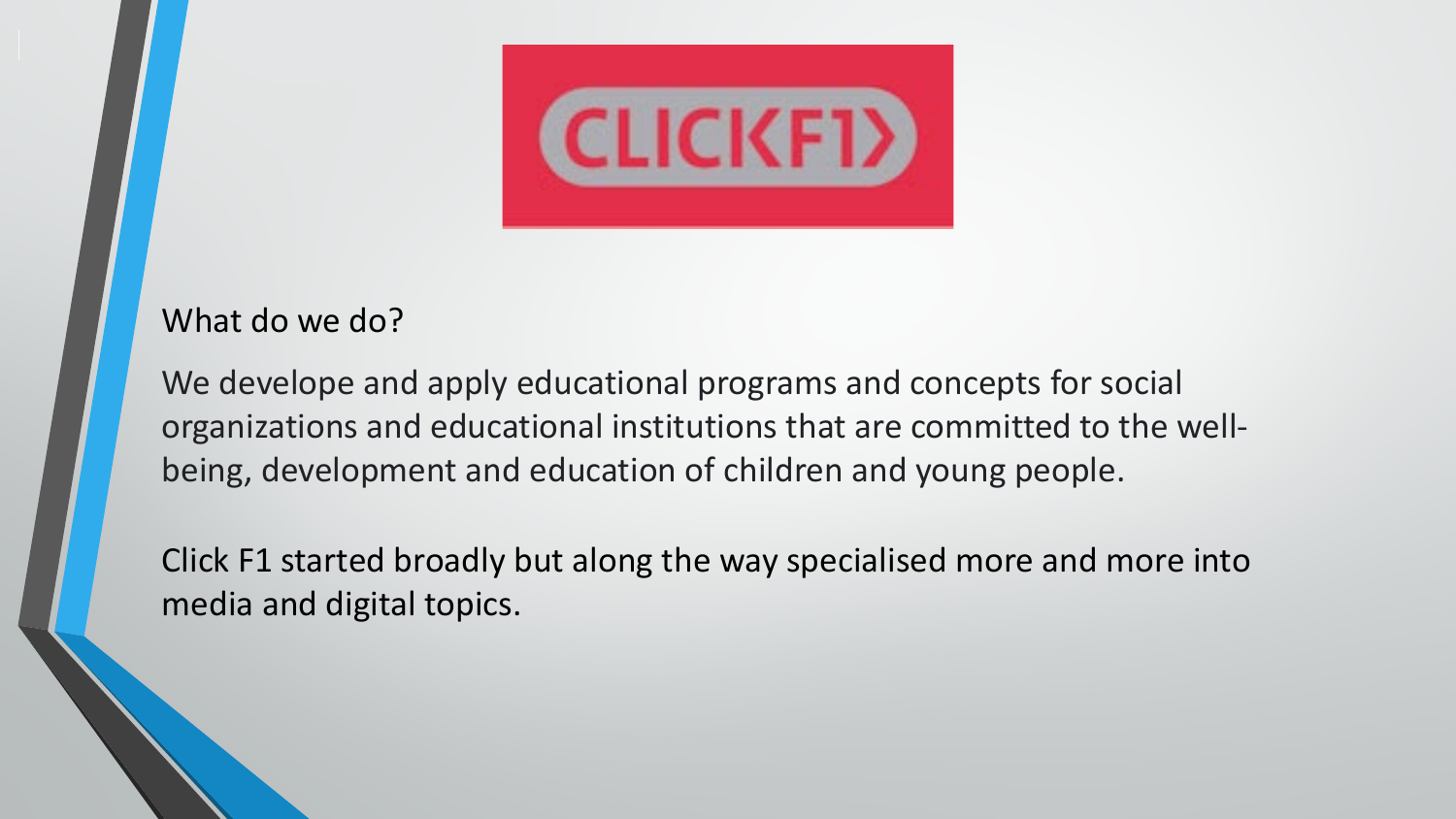

#### Where?

- We run projects in primary and secondary education. For both pupils(students) and teachers.
- Since 7 years inside juvenile detention centers in the Netherlands.
	- Different workshops to increase the 21st-centuryskills of the detainies.
	- A secured environment called MediaWise
- Since 5 years also active in European projects. (First Reallife, now BLEEP)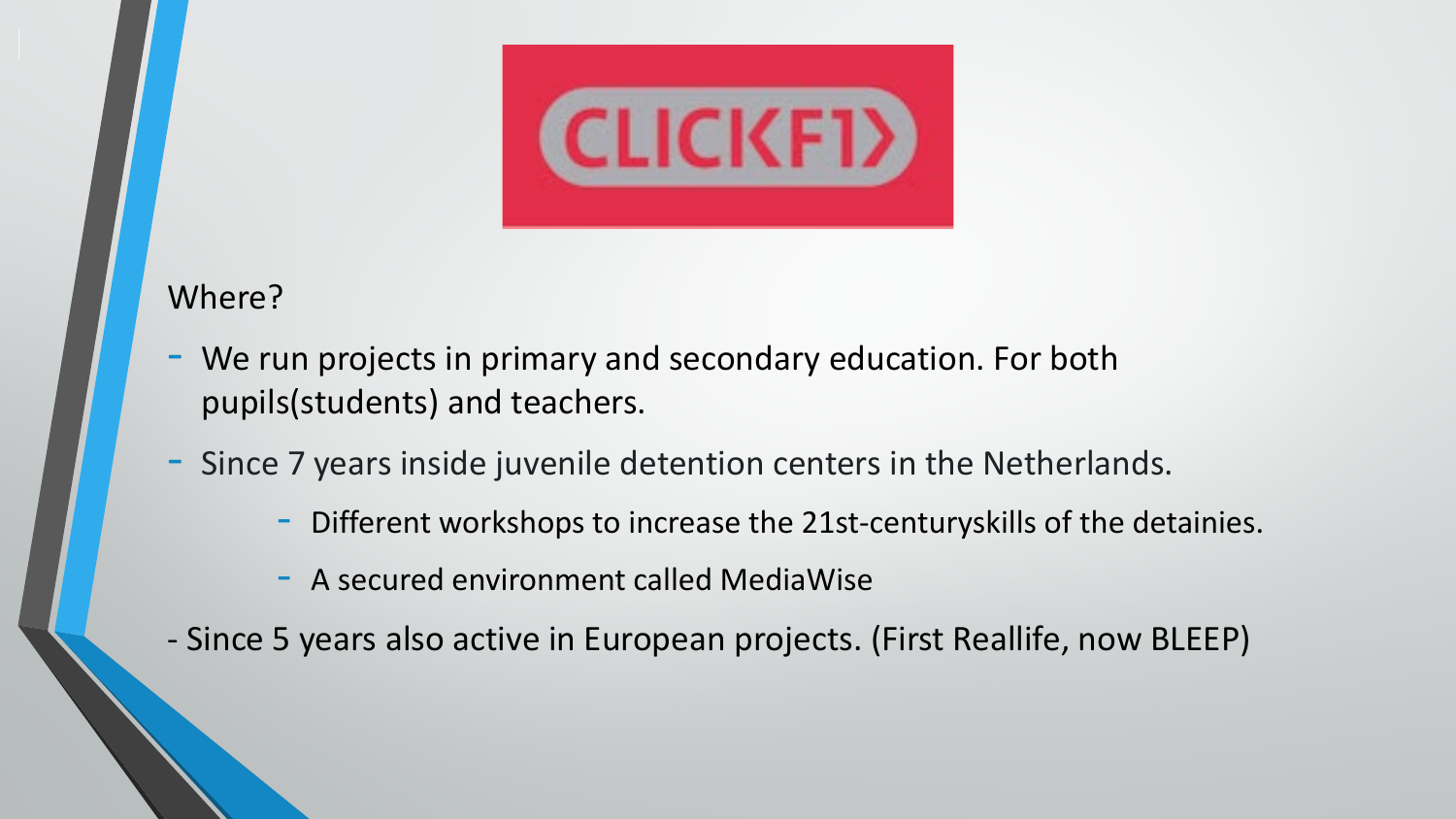# What is MediaWise?



MediaWise is a digital (secured)platform and a complementary learning environment that supports educational and leisure programs in juvenile detention centers.

MediaWise consists out of 4 different 'ingredients'

- We train professionals in working with MediaWise.
- We give creative workshops for the youngsters to develope 21st century skills.
- The secured online environment
- 'Tailor-made' Chromebooks

-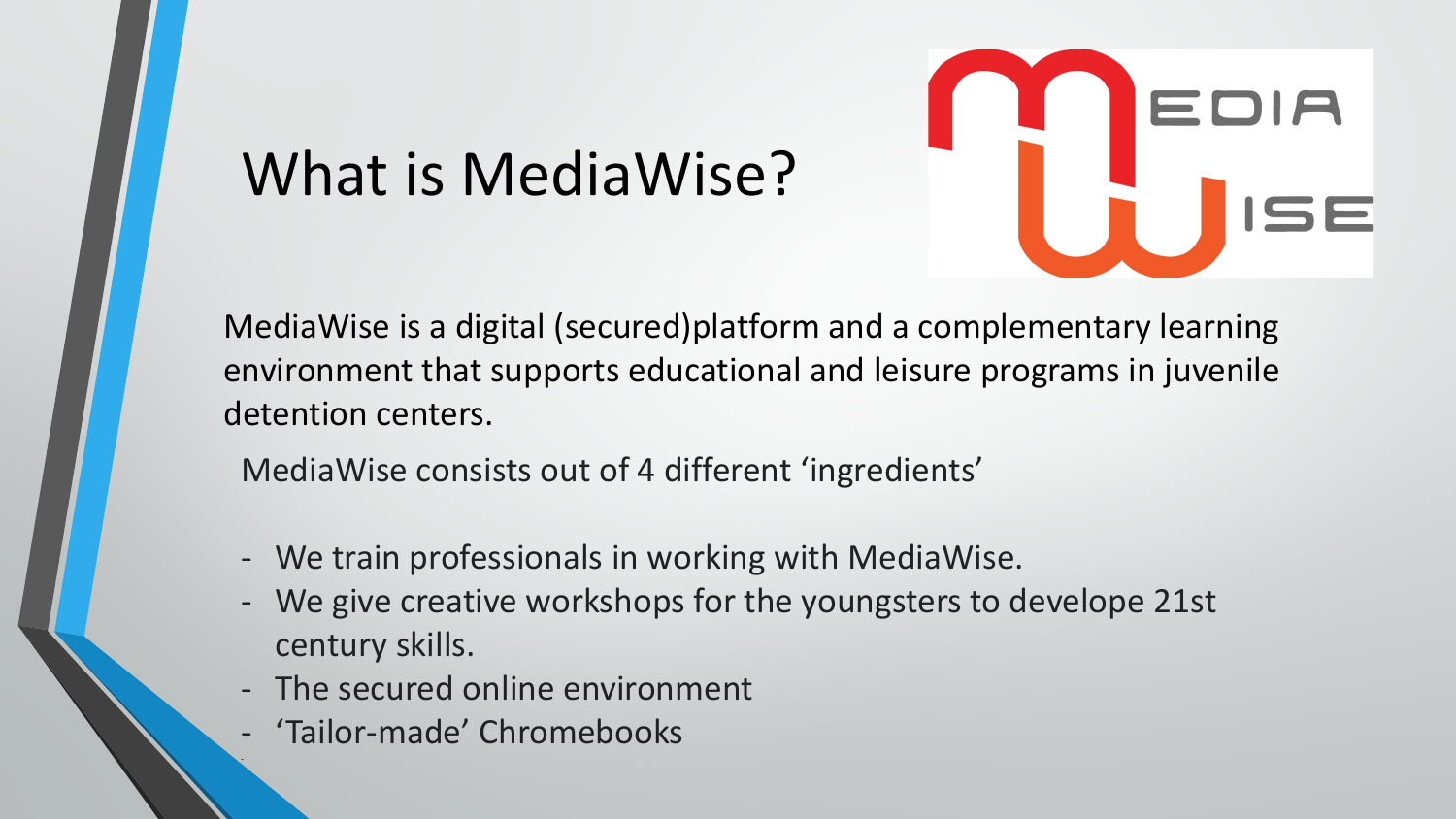## The secured online environment - what's on it -



- More than 1000 articles are published on the platform and provide young adults with information about relevant themes on work, school, lifestyle, health, etc. but ofcourse also entertainment, movies and music.
- 80% of the content is nationwide and 20% is local (custom)
- Articles to relevant websites
- Various other functions such as newspaper formats, forms to be filled in (furlough and reflections) and options to make polls.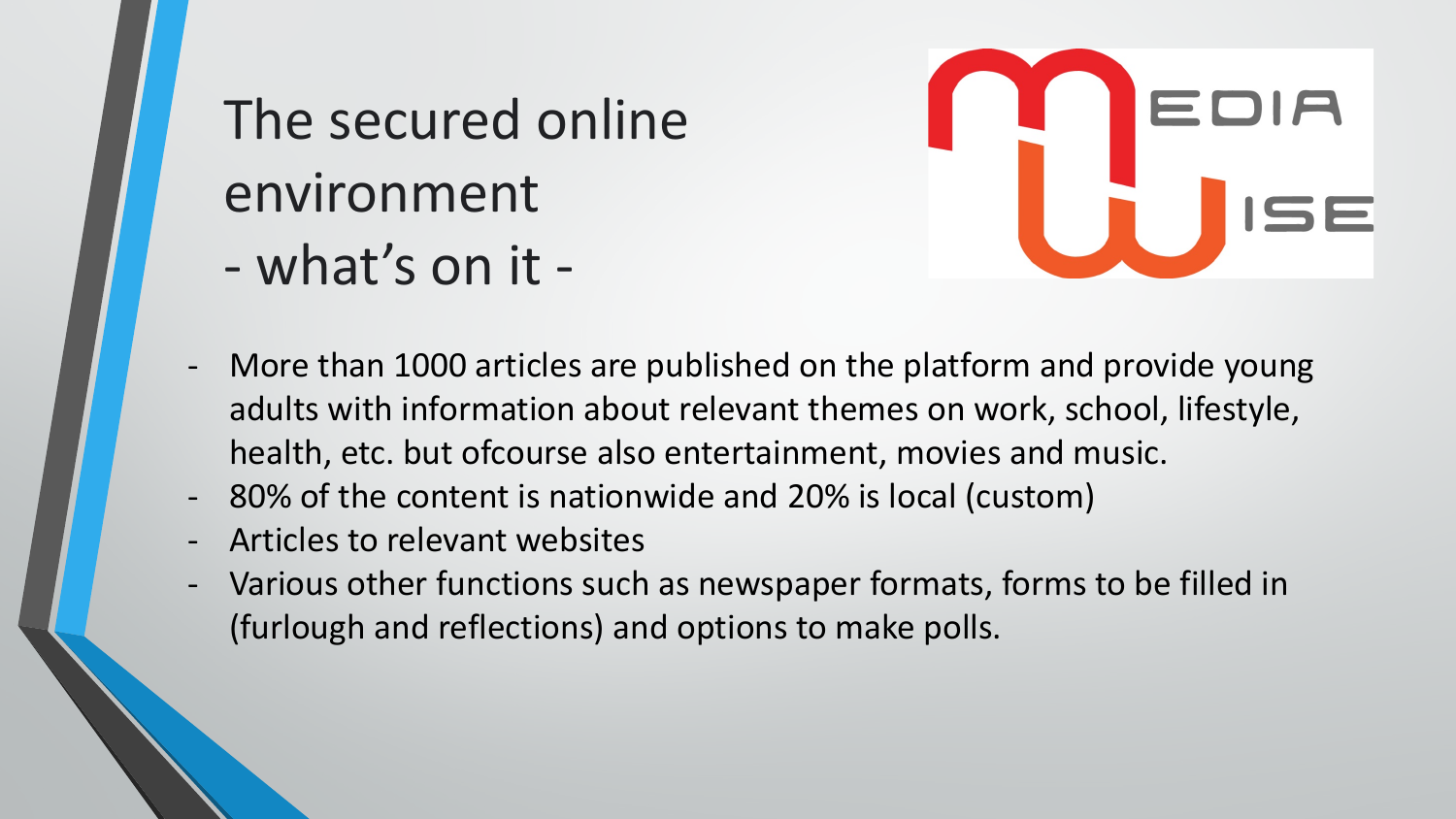

#### Each institution has a tailor-made website that can't be opened on any computer, provided that….

- The website is protected by an IP-address

how does it work?

- The website can only be opened with an active account
- Youngsters and supervisors have different accounts, with different rights.
- In some situations youngsters are only 'guests', in others they can sent (supervised) messages.
- In other situations than can take personal notes, or even sent messages to us with suggestions on topics for the site.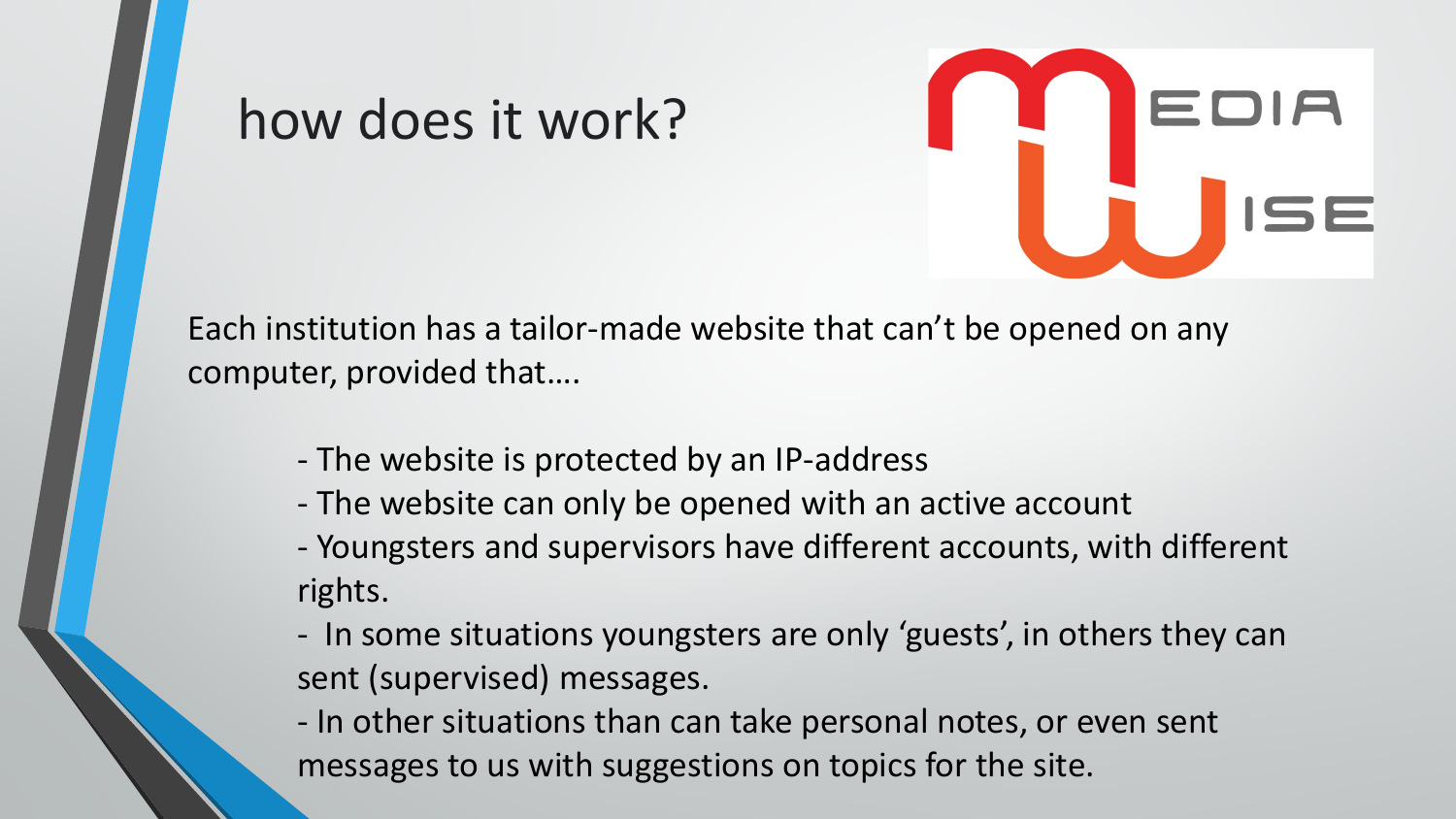### Whitelists and Chromebooks







**EDIA** 

**ISE**